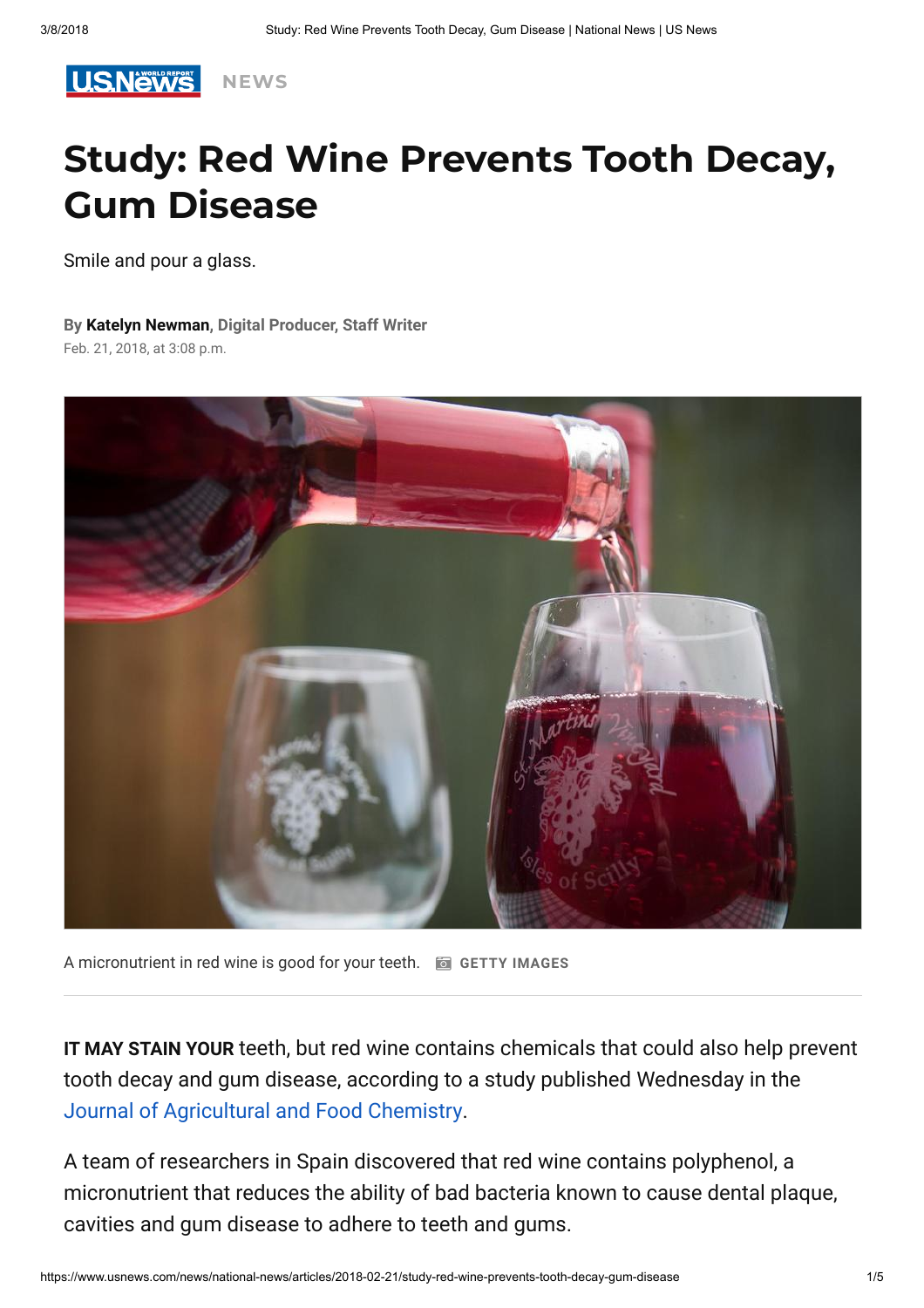The study further links drinking red wine in moderation to multiple health benefits, including helping the heart, boosting good bacteria in the gut, lowering the risk of diabetes and [increasing a person's longevity.](https://www.usnews.com/news/national-news/articles/2018-02-20/study-drinking-alcohol-more-important-than-exercise-to-living-past-90?src=usn_tw)

While the results could eventually lead to changes in oral health care, the researchers said future investigations would need to be conducted to determine more about what was causing the bacteria to be hampered. Some skeptical of the study's findings told [the BBC that it did not mean people should start consuming more wine for oral health](http://www.bbc.com/news/health-43126438).

"[T]he acidic nature of wine means that consuming a lot of these drinks will damage the enamel of the teeth," said professor Damien Walmsley, the British Dental Association's scientific adviser. "[U]ntil the benefits of this research are shown clinically, it is best to consume wine in moderation and with a meal to minimize the risk of tooth erosion."

If you're under the legal age limit or not the biggest wine fan, though, other drinks  $$ such as coffee, green tea, black tea, cider, orange and lemon juice  $-$  as well as food  $$ [like blueberries, raspberries, kiwis, black grapes, cherries and beans – also contain](https://academic.oup.com/ajcn/article/79/5/727/4690182) polyphenols.

### [Katelyn Newman ,](https://www.usnews.com/topics/author/katelyn-newman) Digital Producer, Staff Writer

Katelyn Newman is a digital producer and writer for the News division at U.S. News & World Repo... READ MORE »

Tags: [food and drink,](https://www.usnews.com/topics/subjects/food-and-drink) [alcohol](https://www.usnews.com/topics/subjects/alcohol), [health](https://www.usnews.com/topics/subjects/health), [dental health](https://www.usnews.com/topics/subjects/dental_health), [Spain](https://www.usnews.com/topics/locations/spain)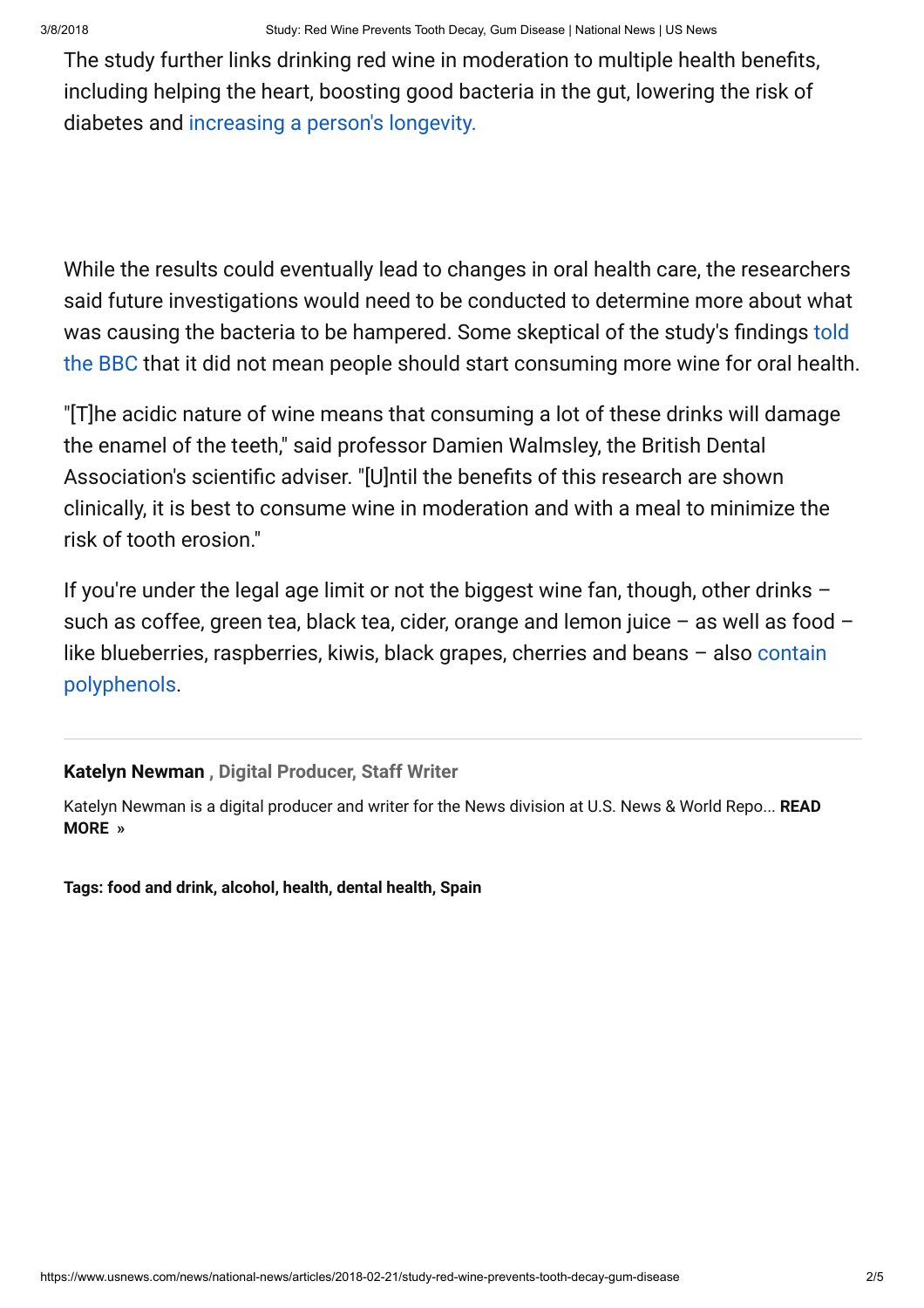

## **RECOMMENDED**

The 10 Worst [Presidents](https://www.usnews.com/news/special-reports/the-worst-presidents/slideshows/the-10-worst-presidents)

Editorial [Cartoons](https://www.usnews.com/cartoons/donald-trump-cartoons) on Donald Trump

[Photos:](https://www.usnews.com/photos/obama-behind-the-scenes) Obama Behind the Scenes



#### DeVos Draws Ire of Parkland [Students](https://www.usnews.com/news/education-news/articles/2018-03-07/devos-draws-ire-of-parkland-students)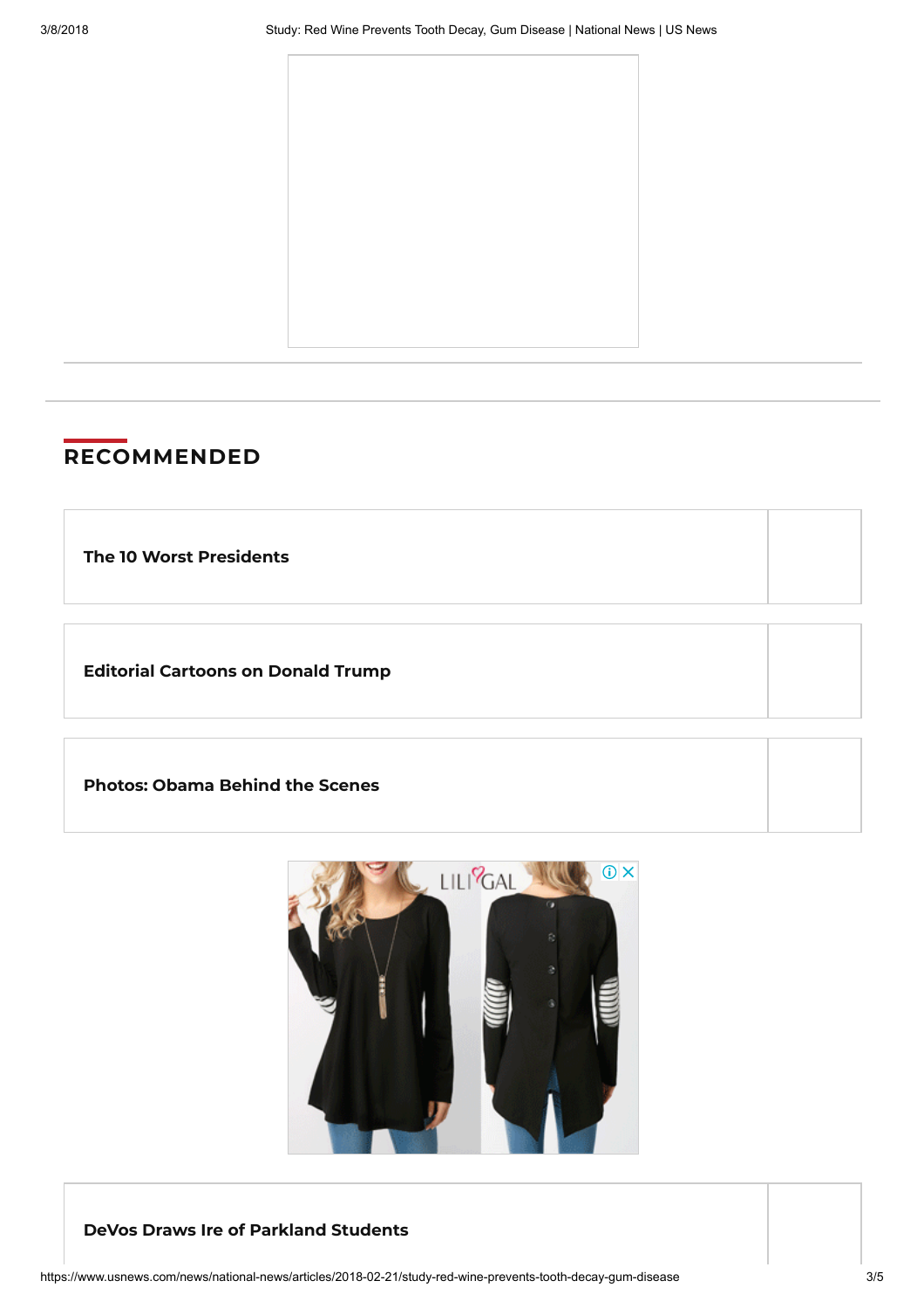$\perp$ 

| <b>Northeast Braces for Another Nor'easter</b> |  |
|------------------------------------------------|--|
| White House at a Crossroads After Cohn         |  |

White House 'On Pace' for Tariff [Rollout](https://www.usnews.com/news/politics/articles/2018-03-07/sanders-tariffs-announcement-still-coming-this-week) This Week

DOJ to Turn Over Fast and [Furious](https://www.usnews.com/news/national-news/articles/2018-03-07/doj-touting-transparency-to-turn-over-fast-and-furious-documents) Docs



Babies Who [Resemble](https://www.usnews.com/news/health-care-news/articles/2018-03-07/study-babies-who-resemble-fathers-are-healthier) Dads Are Healthier

Poll: Trump Would Lose [Against](https://www.usnews.com/news/politics/articles/2018-03-07/polls-shows-trump-losing-in-2020-to-generic-democratic-opponent) Dems

Load More